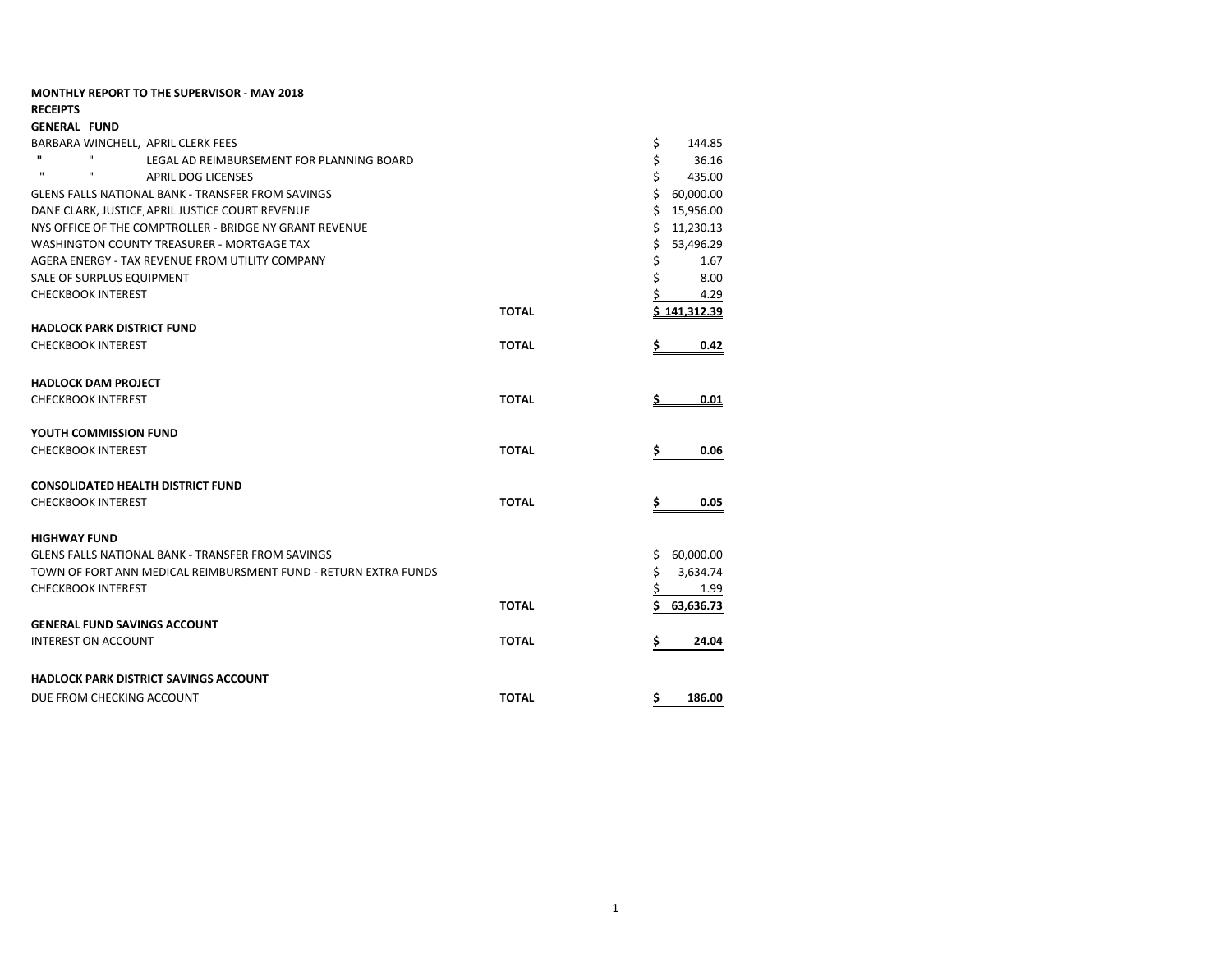| <b>HIGHWAY FUND SAVINGS ACCOUNT</b>  |                 |                 |                                |                              |                |
|--------------------------------------|-----------------|-----------------|--------------------------------|------------------------------|----------------|
| <b>INTEREST ON ACCOUNT</b>           |                 |                 | <b>TOTAL</b>                   | \$<br>35.69                  |                |
| <b>LOSAP SAVINGS ACCOUNT</b>         |                 |                 |                                |                              |                |
| <b>INTEREST ON ACCOUNT</b>           |                 |                 | <b>TOTAL</b>                   | \$<br>0.94                   |                |
| MEDICAL REIMBURSEMENT ACCOUNT        |                 |                 |                                |                              |                |
| TOWN OF FORT ANN GENERAL FUND - H.I. |                 |                 |                                | \$<br>6,293.91               |                |
| <b>INTEREST ON ACCOUNT</b>           |                 |                 |                                | \$<br>0.09                   |                |
|                                      |                 |                 | <b>TOTAL</b>                   | \$<br>6,294.00               |                |
| <b>TRUST &amp; AGENCY FUND</b>       | <b>HIGHWAY</b>  |                 | <b>GENERAL</b>                 | <b>HADLOCK PARK DISTRICT</b> |                |
| <b>NYS RETIREMENT</b>                | Ś.<br>779.76    |                 | \$<br>448.06                   | \$                           |                |
| <b>HEALTH &amp; DENTAL INSURANCE</b> | \$11,114.67     |                 | \$<br>1,152.28                 | \$<br>$\sim$                 |                |
| <b>STATE TAX</b>                     | \$1,428.20      |                 | \$<br>488.30                   | \$<br>38.64                  |                |
| <b>FEDERAL TAX</b>                   | \$2,890.00      |                 | \$<br>1,155.00                 | \$<br>98.00                  |                |
| <b>FICA</b>                          | 4,935.20<br>\$. |                 | \$<br>2,039.06                 | \$<br>235.38                 |                |
| DEFFERED COMPENSATION                | Ś<br>191.83     |                 | \$<br>$\overline{\phantom{a}}$ | \$<br>$\blacksquare$         |                |
| <b>CHILD SUPPORT</b>                 | \$<br>2,235.00  |                 | \$<br>$\sim$                   | \$                           |                |
| PAID FAMILY LEAVE                    | 42.32           |                 | \$<br>5.54                     |                              |                |
| <b>CREDIT UNION</b>                  | \$1,111.00      |                 | Ś<br>692.00                    | \$                           |                |
| AFLAC                                | 794.10          |                 | 239.88                         | \$                           |                |
| <b>TOTALS</b>                        | \$25,522.08     |                 | 6,220.12                       | \$<br>372.02                 |                |
|                                      |                 | <b>INTEREST</b> | \$<br>0.22                     | <b>TOTAL</b>                 | S<br>32,114.44 |
| <b>DISBURSEMENTS</b>                 |                 |                 |                                |                              |                |
| <b>GENERAL FUND</b>                  |                 |                 |                                | <b>HIGHWAY FUND-O/V</b>      |                |
| <b>AUDIT - LOSAP</b>                 |                 |                 | \$<br>3,200.00                 | ABSTRACT                     | \$<br>7,972.03 |
| PAYROLL                              |                 |                 | 13,625.95<br>\$                | <b>HEALTH INSURANCE</b>      | 16,822.98<br>S |
| <b>TOWN SHARE FICA</b>               |                 |                 | \$<br>1,019.53                 | PAYROLL                      | 33,635.76<br>S |
| <b>TOWN BOARD EXPENSE</b>            |                 |                 | \$<br>391.53                   | <b>TOWN SHARE FICA</b>       | 2,467.60       |
| <b>JUSTICE COURT EXPENSE</b>         |                 |                 | \$<br>6,647.14                 |                              | 60,898.37      |
| <b>CENTRAL COMMUNICATIONS</b>        |                 |                 | \$<br>163.87                   | <b>HIGHWAY FUND-T/W</b>      |                |
| <b>ASSESSORS EXPENSE</b>             |                 |                 | \$<br>2,247.56                 | ABSTRACT                     | 11,268.75<br>S |
| <b>TOWN CLERKS EXPENSE</b>           |                 |                 | \$<br>30.20                    |                              | 11,268.75      |
| DOG CONTROL EXPENSE                  |                 |                 | \$                             |                              |                |
| <b>ATTORNEY EXPENSE</b>              |                 |                 | \$<br>2,595.00                 | <b>TOTAL HIGHWAY</b>         | 72.167.12      |
| HIGHWAY SUPERINTENDENT EXPENSE       |                 |                 | \$<br>37.61                    |                              |                |
| <b>TAX COLLECTOR EXPENSE</b>         |                 |                 | \$<br>20.27                    |                              |                |
| <b>SUPERVISORS EXPENSE</b>           |                 |                 | Ś<br>24.70                     |                              |                |
| <b>BUILDINGS EXPENSE</b>             |                 |                 | Ś<br>2,499.95                  |                              |                |

| OCK PARK DISTRICT   |     |                       |
|---------------------|-----|-----------------------|
|                     |     |                       |
|                     |     |                       |
| 38.64               |     |                       |
| 98.00               |     |                       |
| 235.38              |     |                       |
|                     |     |                       |
|                     |     |                       |
|                     |     |                       |
|                     |     |                       |
|                     |     |                       |
| 372.02              |     |                       |
| <b>TOTAL</b>        |     | \$32,114.             |
|                     |     |                       |
|                     |     |                       |
| <b>NAY FUND-O/V</b> |     |                       |
| <b>ACT</b>          | \$. | 7,972.                |
| <b>H INSURANCE</b>  |     | \$16,822.             |
| JГГ                 |     | \$33,635.             |
| <b>SHARE FICA</b>   |     |                       |
|                     |     | $$2,467$ .<br>60,898. |
|                     | \$. |                       |
| <b>NAY FUND-T/W</b> |     |                       |
| <b>ACT</b>          |     | \$11,268.             |
|                     | \$  | 11,268.               |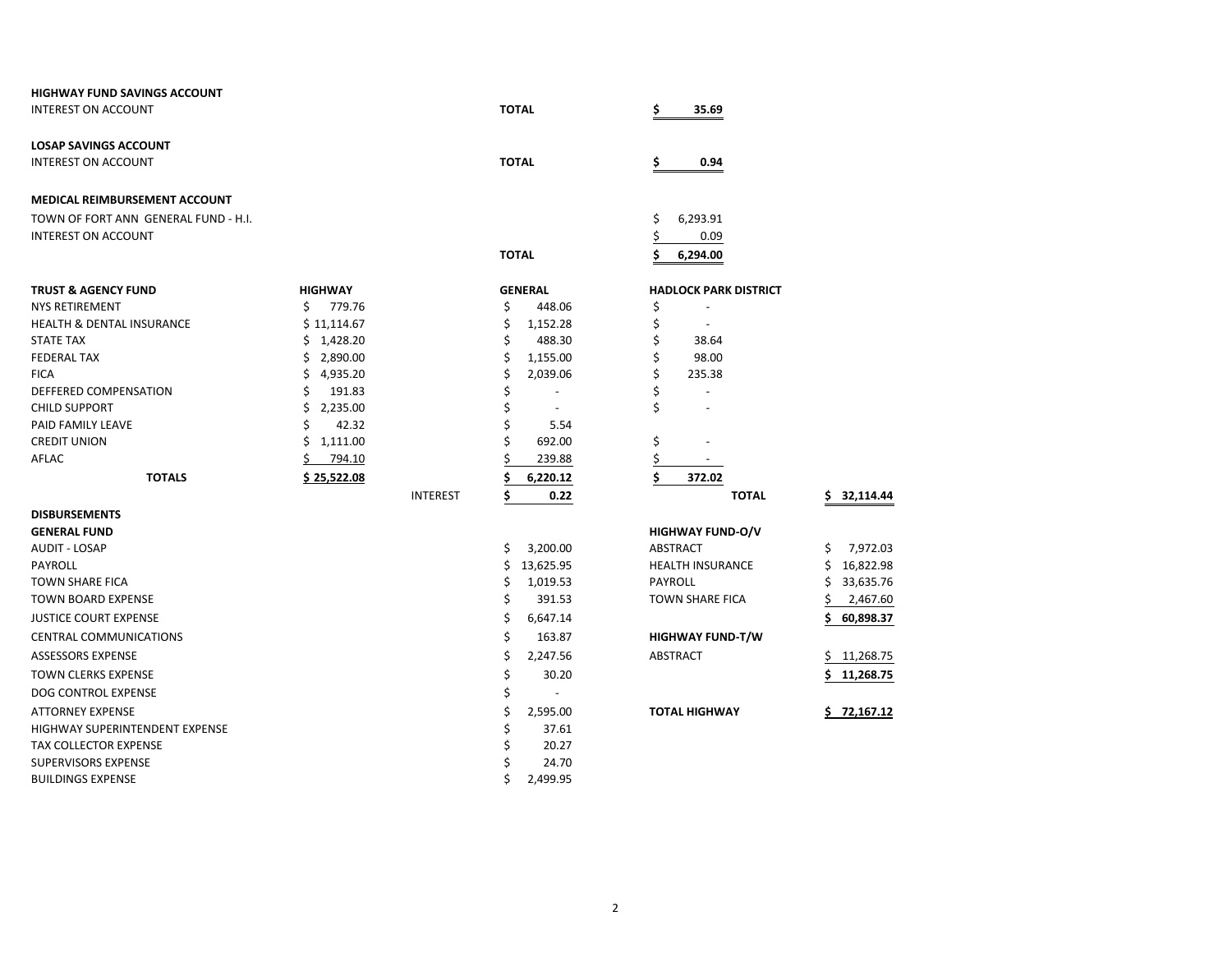| <b>CENTRAL MAILINGS</b>                                         |              | \$<br>503.50   | <b>TRUST &amp; AGENCY FUND</b> |                |
|-----------------------------------------------------------------|--------------|----------------|--------------------------------|----------------|
| <b>ENGINEER</b>                                                 |              | 12,862.43<br>Ś | <b>FICA</b>                    | 7,209.64<br>\$ |
| <b>SAFETY INSPECTION EXPENSE</b>                                |              | 45.99          | <b>STATE TAX</b>               | 1,955.14<br>S  |
| <b>FIRE COMPANY - FUEL</b>                                      |              | 153.65         | <b>FEDERAL TAX</b>             | 4,143.00       |
| UNALLOCATED INSURANCE                                           |              | 32,827.74<br>ς | <b>HEALTH INSURANCE</b>        | 12,266.95      |
| <b>STREET LIGHTS</b>                                            |              | 198.71         | <b>CREDIT UNION</b>            | 1,803.00       |
| <b>PUBLICITY</b>                                                |              | Ś              | <b>CHILD SUPPORT</b>           | 2,235.00<br>S  |
| PLANNING BOARD EXPENSE                                          |              | 196.83         | AFLAC                          | 1,075.35<br>S  |
| <b>HEALTH INSURANCE</b>                                         |              | 1,193.58       | RETIREMENT                     | 1,227.82       |
|                                                                 | <b>TOTAL</b> | 80,485.74      | DEFFERRED COMP.                | 191.83         |
| <b>HADLOCK PARK DISTRICT</b>                                    |              |                | <b>TOTAL</b>                   | 32,107.73      |
| <b>ABSTRACT</b>                                                 |              | \$<br>558.65   |                                |                |
| DUE TO SAVINGS ACCOUNT                                          |              | \$<br>186.00   |                                |                |
| PAYROLL                                                         |              | 1,538.46<br>S  |                                |                |
| TOWN SHARE - FICA                                               |              | 117.69         |                                |                |
|                                                                 | <b>TOTAL</b> | 2,400.80       |                                |                |
|                                                                 |              |                |                                |                |
| <b>HADLOCK DAM PROJECT</b>                                      | <b>TOTAL</b> |                |                                |                |
| YOUTH COMMISSION FUND                                           | <b>TOTAL</b> |                |                                |                |
| <b>CONSOLIDATED HEALTH</b>                                      | <b>TOTAL</b> | \$             |                                |                |
| <b>GENERAL FUND SAVINGS ACCOUNT</b>                             |              |                |                                |                |
| <b>GLENS FALLS NATIONAL BANK - TRANSFER TO CHECKING ACCOUNT</b> | <b>TOTAL</b> | 60,000.00<br>s |                                |                |
|                                                                 |              |                |                                |                |
| <b>HADLOCK PARK DISTRICT SAVINGS ACCOUNT</b>                    | <b>TOTAL</b> |                |                                |                |
| <b>HIGHWAY FUND SAVINGS ACCOUNT</b>                             |              |                |                                |                |
| <b>GLENS FALLS NATIONAL BANK - TRANSFER TO CHECKING ACCOUNT</b> | <b>TOTAL</b> | 60,000.00      |                                |                |
| <b>LOSAP SAVINGS ACCOUNT</b>                                    | <b>TOTAL</b> | Ş              |                                |                |
| <b>MEDICAL REIMBURSEMENT ACCOUNT</b>                            |              |                |                                |                |
| TRANSFER OF EXCESS DEPOSITS TO HIGHWAY FUND                     |              | 3,634.74<br>\$ |                                |                |
| AC TRANSFER TO MVP SELECT                                       |              | 7,094.72       |                                |                |
|                                                                 | <b>TOTAL</b> | \$10,729.46    |                                |                |
|                                                                 |              |                |                                |                |

|  |  | <b>TRUST &amp; AGENCY FUND</b> |  |
|--|--|--------------------------------|--|
|--|--|--------------------------------|--|

| 80,485.74 | DEFFERRED COMP.         | \$<br>1,227.82<br>\$<br>191.83                                |
|-----------|-------------------------|---------------------------------------------------------------|
|           |                         |                                                               |
|           | <b>RETIREMENT</b>       |                                                               |
| \$        | AFLAC                   | \$<br>1,075.35                                                |
| \$        | <b>CHILD SUPPORT</b>    | \$<br>2,235.00                                                |
| \$        | <b>CREDIT UNION</b>     | \$<br>1,803.00                                                |
| Ś.        | <b>HEALTH INSURANCE</b> | 12,266.95                                                     |
| \$        | <b>FEDERAL TAX</b>      | 4,143.00<br>\$                                                |
| \$        | <b>STATE TAX</b>        | \$<br>1,955.14                                                |
| \$        | <b>FICA</b>             | \$<br>7,209.64                                                |
|           | \$<br>1,193.58          | 12,862.43<br>45.99<br>153.65<br>32,827.74<br>198.71<br>196.83 |